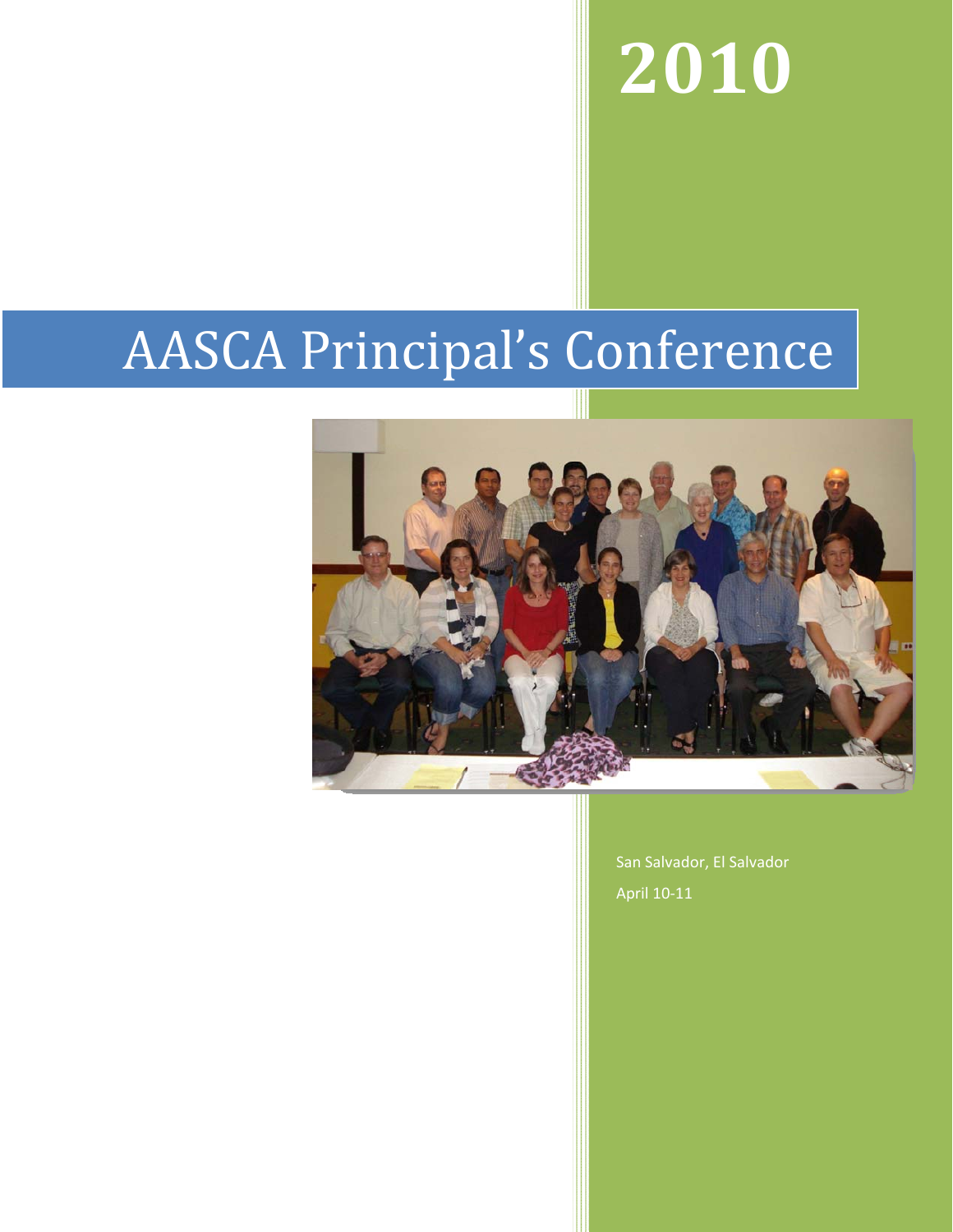#### **AASCA Principal's Conference**

#### **San Salvador, El Salvador**

#### **April 10-11 2010**

#### **Attendance:**

#### **Costa Rica**

*American International School of Costa Rica Absent*  Country Day School Harry Grzelewski Lincoln School Timothy Beard Marian Baker School **Randall Zuniga** Randall Zuniga

#### **El Salvador**

American School of El Salvador Ramon Morales International School of San SalvadorDennis Miller (8-10 am, *Day 1)*  Panamerican School Claudia Pardo Colegio Maya-El Salvador Jaime Comandari

#### **Guatemala**

American School of Guatemala Ted Langlais Colegio Americana del Sur Deborah Revolvorio Colegio Decroly Uriel Zavala Colegio Maya-Guatemala Maribel Suarez Colegio Interamericano Jim Burwell

#### **Honduras**

American School of Tegucigalpa Maria Motz Escuela International Sampedrana Tom Litecky Mazapan School Donna Dixon *Discovery School Absent Freedom School Absent* 

**Nicaragua**  American Nicaraguan School Tim Gardina Lincoln International AcademyRoberto Porta *St. Augustine Prep Absent*

**Panama**  International School of Panama Dan McKee Balboa Academy **Example 2018** Erinn Magee

#### *Crossroads Christian Academy Absent*

Rita Sosa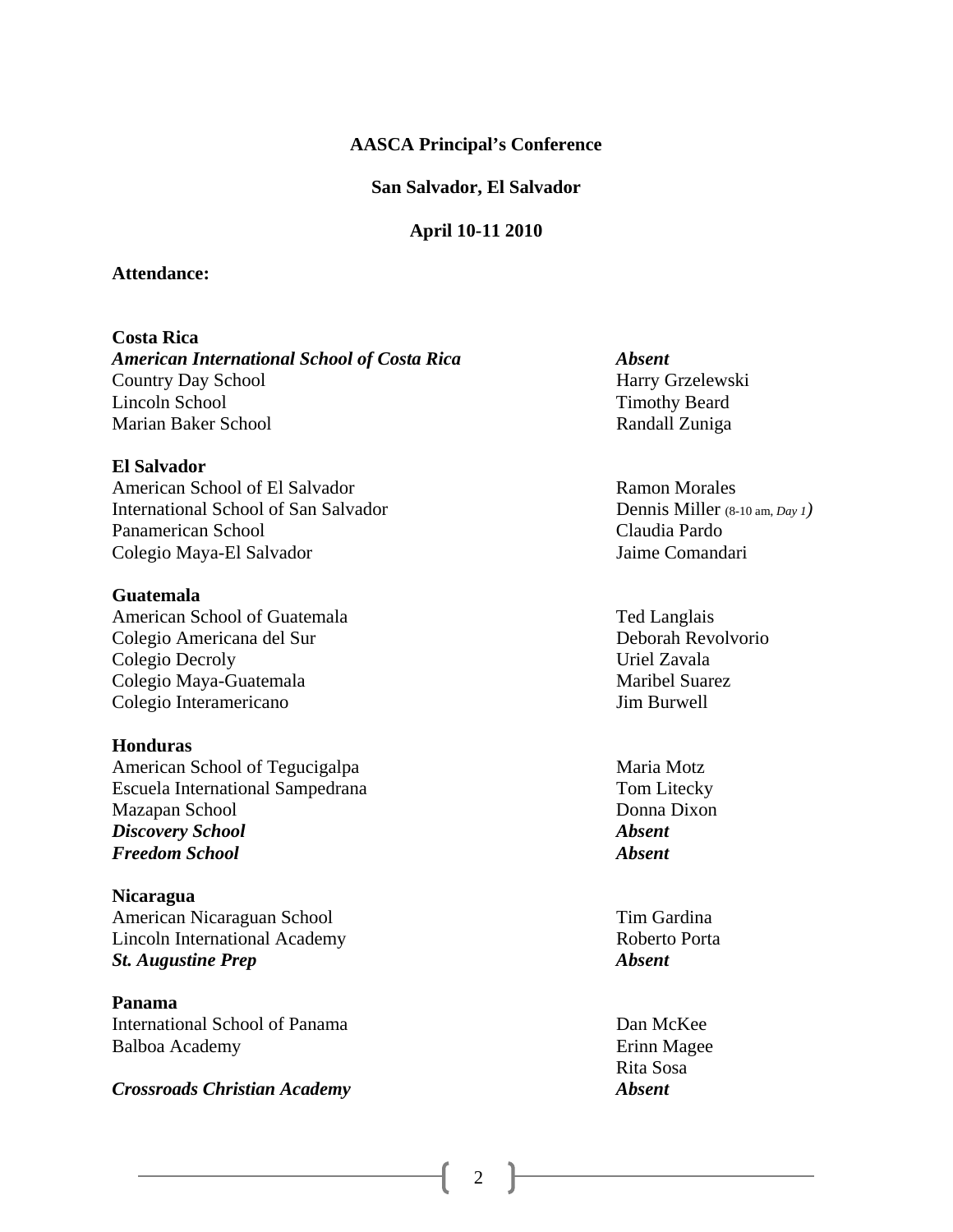*Welcome & Ice Breaker Activity, Review of Director`s Meeting Minutes, Review of Athletic Directors'* 

*Meeting Minutes, Reports on AASCA Events, Issues for Discussion, Recommendations, AASCA Calendar* 

*of Events (2010-11), Hosting Pledges for 2011-12, AASCA Community Service Award Entries, Officers for* 

*10-11, Review and Approval of Conference Minutes* 

#### **Ice Breaker Activity**

Presentation of each participant and discussion on two guiding questions: What has been the most frustrating event for you so far this year? And, what was your most rewarding experience?

#### **Minutes from General Director´s and AD´s meeting**

- Review of the Director's minutes from Panama meeting May 2009
- Review of the Athletic Director's meeting September 2010

# **Reports on 09-10 AASCA Events**

• Leadership Conference - Lincoln Costa Rica - September 24-27

### **Report from Tim Beard:**

The 2009 AASCA leadership Conference took place at La Montaña Christian Camp near San Ramón, Costa Rica. There were 17 schools that participated in the activity .The schools from Honduras had to cancel at the last minute because of the political unrest in that country .The money of those schools that had already paid has been refunded. In addition, excess funds of \$3,167.91 were transferred to the AASCA general fund. One school, the American School of San Salvador, did not pay the \$400 participation fee.

The AASCA Schools that were able to participate are the following: Americano de Guatemala InterAmericano de Guatemala Maya de Guatemala Americano del Sur Guatemala Country Day Guanacaste,Costa Rica Country Day Escazu,Costa Rica Lincoln Costa Rica Pan American School Costa Rica Marian Baker School Costa Rica ANS Nicaragua Lincoln Academy Nicaragua San Agustin Nicaragua Balboa Academy Panama American School El Salvador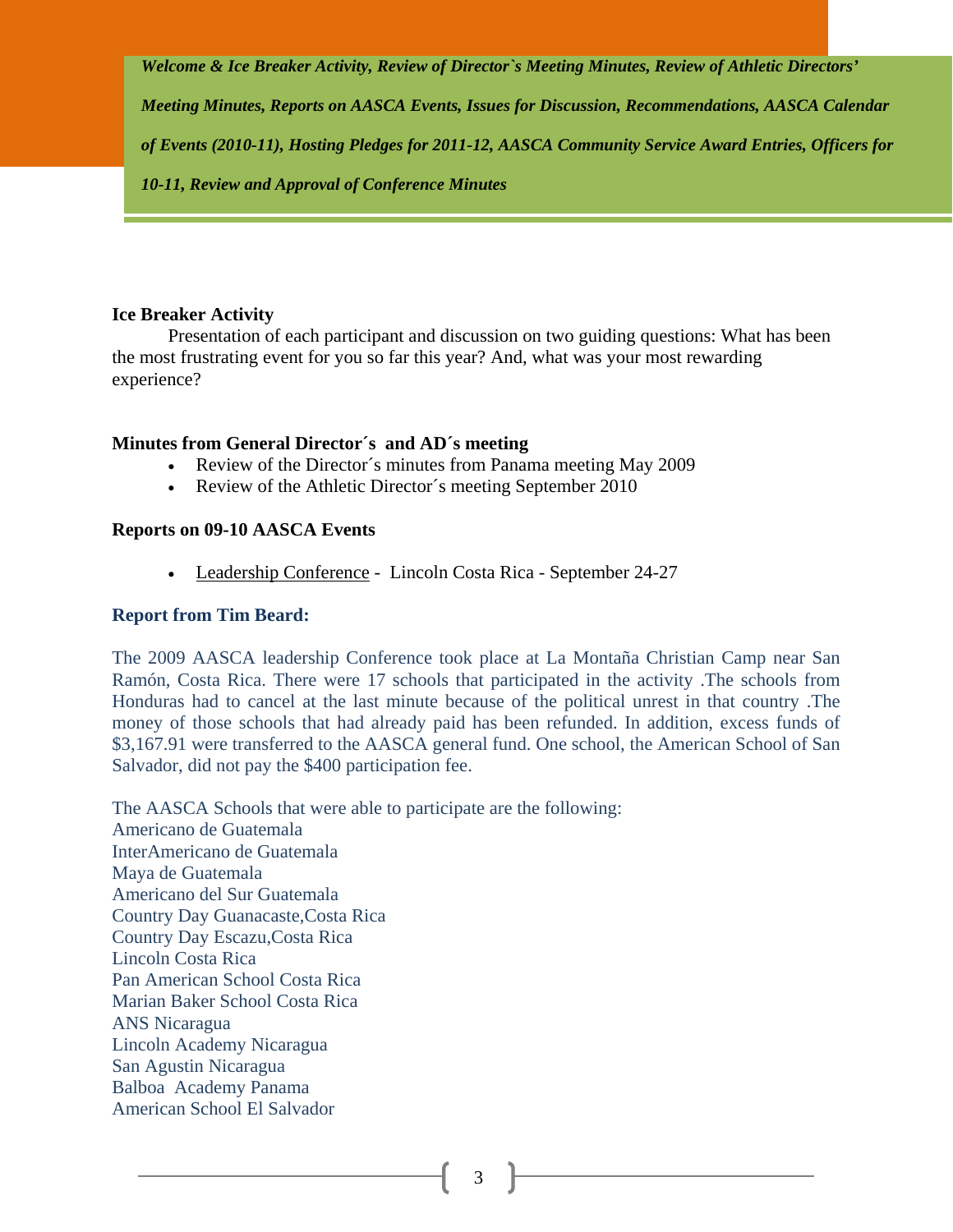Maya El Salvador Internacional El Salvador Pan American School El Salvador

The theme of the conference was Leadership—Head, Heart, and Hands. Basically, all talks and activities were team-building, related to social consciousness and community service. Most comments throughout and following the conference were highly positive. The camp itself has abundant activity equipment, and the food was plentiful. The camp organization company had a 25-member staff, which coordinated numerous activities with La Montaña staff. Professional speakers were brought in from the U.S. to address students on topics such as transformational leadership, a vision to lead, the character of a leader, and goal setting. Administrative school staff and teachers took advantage of the opportunity to share ideas in Boy With a Ball led workshops.

One negative feature of the conference was highly inadequate telephone service. Also, one participating teacher objected to the "saying" of grace at meals, virtually the only display of religion at the three-day conference.

#### **Comments:**

**CAS: The kids were really into Central America, the groups were mixed and they still to this day remember the team and the color they belonged to at the Conference. It was great! The idea of memorizing a quote was used in our school. It was very Christian, this brought comments from some students. However the prayer at the meals was the only overt religious actions.**

**BALBOA: A good balance between the physical action and time for reflection and discussion. It inspire a lot of them. I see many of them still ….It was a great balance. LINCOLN C.R.: Student perspective ¨Too much rice and beans¨¨This has been my best leadership Conference in all my life¨¨My room was full of spiders but it was good¨¨I love the activities, games¨¨I´m a leader¨. One point is that our school is going through a transition from a very Catholic background to a more secular one.** 

**CAG Students had a wonderful time, great experience, bonding. But students that are not christian that there were moments that they felt unconfortable.** 

**MBS There were three students that did not participate in any extracurricular activities and after the conference there has been a huge change.** 

**ANS The students came back very energized.** 

**MAYA GUATEMALA: They really enjoyed it, and some of them who had been in previous conference enjoyed the change. Great team building activities.** 

**CIG: Students were very appreciative and one in particular who showed a huge transformation this year, and the advisor commented it was the camp. They commented on the religious part as well.** 

**EAS: Our students brought back a lot from the camp and even tried to immitate the idea in the Soccer Tournament. A parent called before the conference to comment on the Christian undertone of the Conference, so it is something to think about.** 

• Small School Basketball - Marian Baker Costa Rica - October 7-11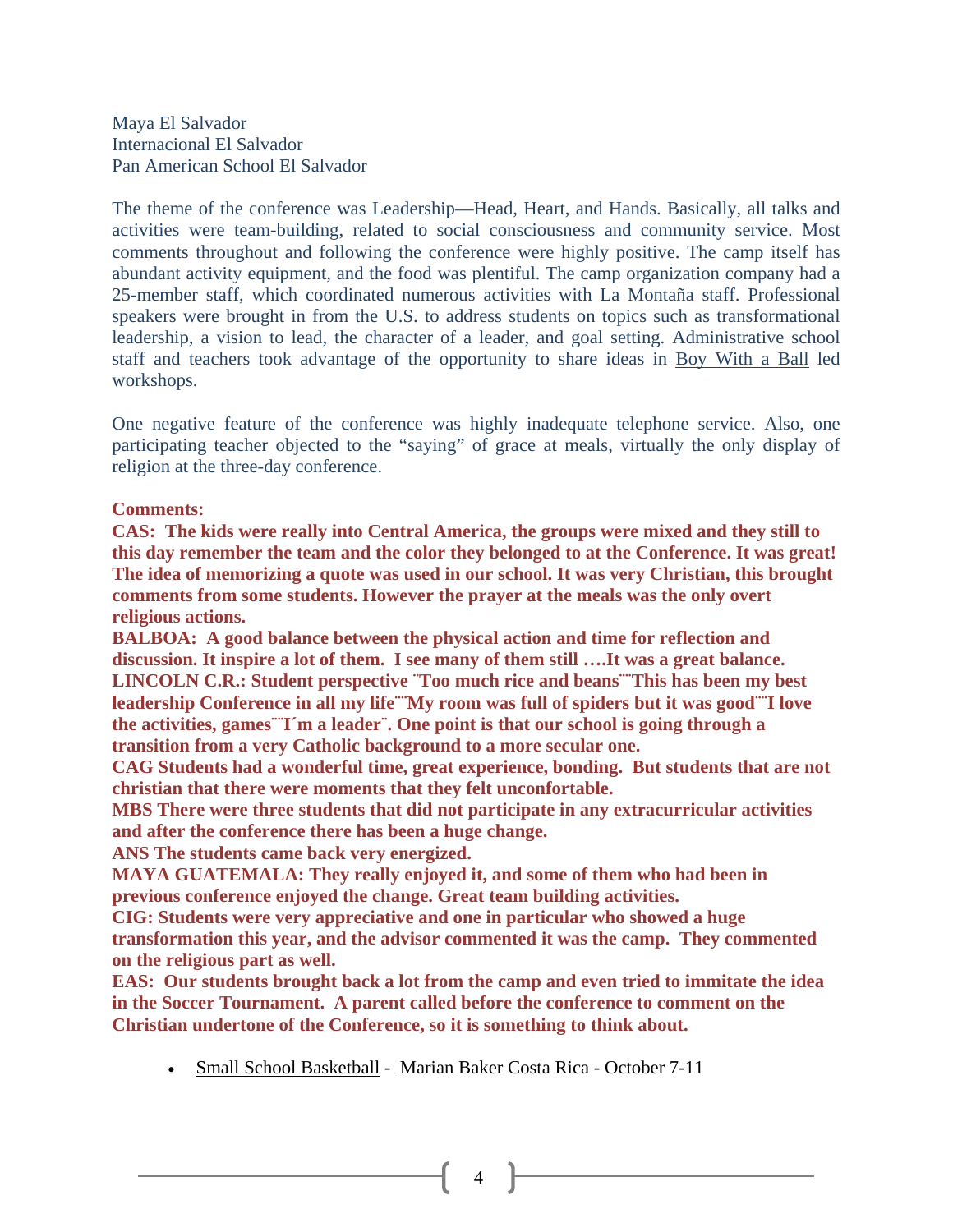#### **Report from Randall Zuniga:**

Date: Took place from October  $21<sup>st</sup>$  to  $25<sup>th</sup>$ , 2009.

Place: Marian Baker School (organizer) and Country Day School (alternate site) Number of students participating: 136. Schools participating: 8. # of teams: 14; 8 boys, 6 girls.

- ‐ Marian Baker School.
- ‐ International School of Panama
- ‐ Colegio Maya, El Salvador (\*)
- ‐ Colegio Maya, Guatemala
- ‐ Country Day School, Escazu, Costa Rica.
- ‐ Country Day School, Guanacaste, Costa Rica.
- ‐ Balboa Academy, Panama.
- ‐ American International School, Costa Rica (\*) (\*) Participated with male teams only.

Number of games: 25 at MBS; 13 at CDS.

- The event developed without major incidents, both inside and outside the court.
- A request from CDS to verify the number of points scored by one player was resolved with the statistics kept by the MBS staff.
- The opening and closing ceremony took place at MBS. At the end of the final game, the tables were set up for the final dinner while the teams were at a photo presentation.
- At this photo presentation, some of the players began booing the photos that the MBS students appeared. None of the visiting administrators or any of the coaches addressed this situation.
- The three players who were injured seriously during the game were attended to by the doctor present at the games and also by a private ambulance service. One of these injured students had to be transported to a local hospital.
- The transportation schedule indicated that all teams were to be picked up at 7:00 am from the hotel. On the Saturday, the teams that were not having games until 10 or 11 am, stayed late and arranged their own transportation to MBS.

# Final positions:

- 1. Marian Baker School. 1. Country Day School
- 2. International School of Panama 2. Maya Guatemala
- 
- 
- 5. Colegio Maya Guatemala. 5. Balboa Academy.
- 
- 7. American International School
- 8. Country Day School Guanacaste.

#### Male Category **Female Category**

- 
- 
- 3. Country Day School. 3. Country Day School Guanacaste.
- 4. Balboa Academy. 4. Marian Baker School.
	-
- 6. Colegio Maya El Salvador. 6. International School of Panama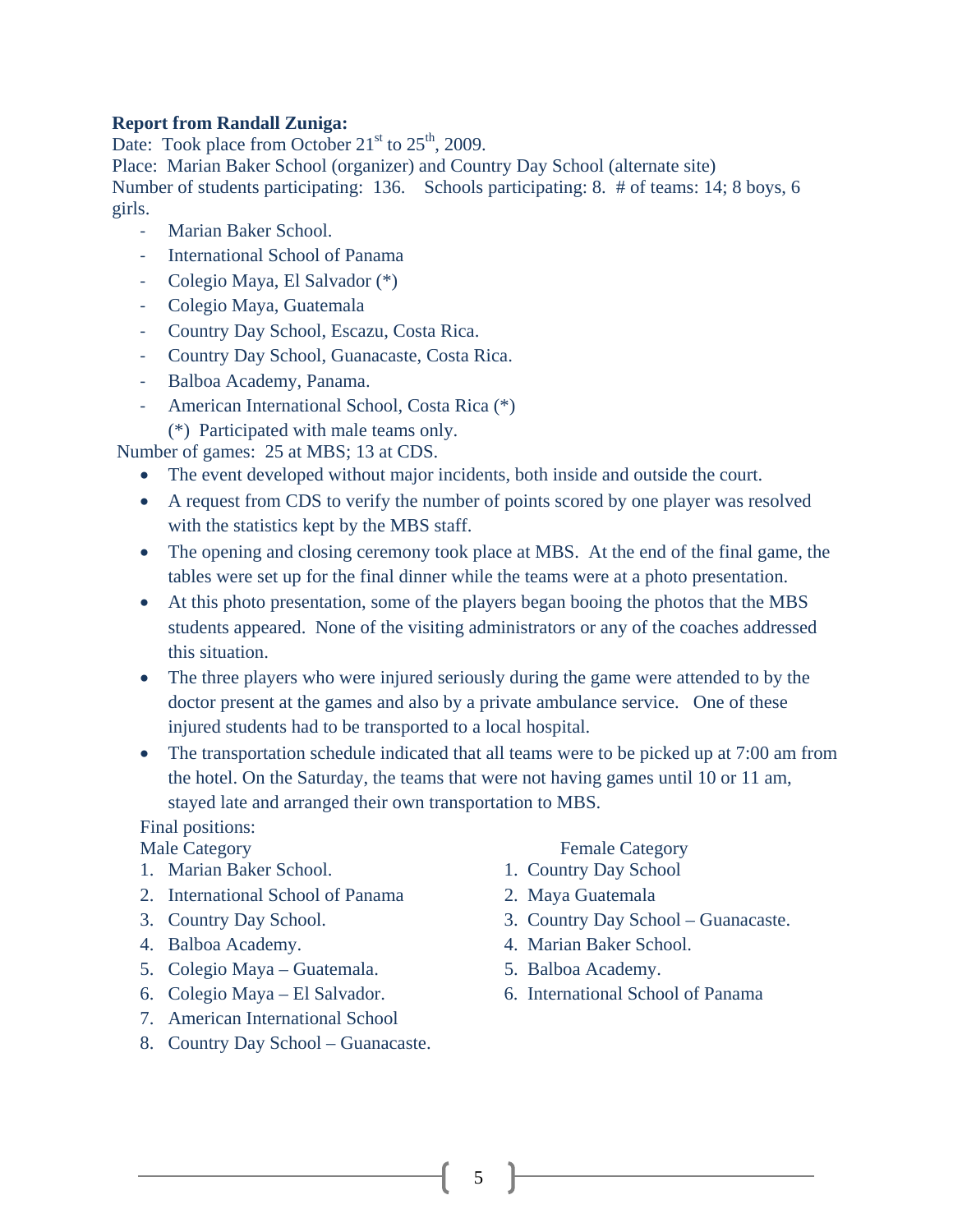**ISP: Most of the injured kids were from our school! The hotel is great. The school was hospitable.** 

**MAYA Guatemala: Nicely run. The distances were long, but it worked. Loved the hotel, nice setting, but we missed the buffet style of dinner. Very smooth tournament. The Head was always visible and commented to the other schools about the games. That gives stability to the game.** 

**MAYA Salvador: I enjoyed seeing the School Head always present, all the times at the bleachers, you don´t see that often. The Closing ceremony involved the PTA, which was refreshing and enthusiastic.** 

• Large School Basketball - American Nicaraguan School - October 7-11

#### **Report from Tim Gardina:**

**XIII AASCA Basketball Tournament Managua October 7-11, 2009** 

#### **Girls Division**

- Teams: ANS, EAT, EAS, EIS, CAG, CDA
- Games: 18
- **Boys Division**
- Teams: ANS, EAT, EAS, EIS, CAG, CIG
- Games: 18

#### **Other facts**

- The eight ANS Administrative Team Members served as court Delegates
- Excellent Parents' behavior throughout the tournament, both visiting and host.
- Two icebreakers were held simultaneously: The students' was organized by the host Student Council. The parents' was organized by the ANS PTO (Parents Teacher Organization).
- The AASCA Athletic Mission was displayed in the gym for the entire length of the tournament.
- Fortunately only two students needed to be sent to the hospital. One girl from EAS and one Girl from CDA.
- Number of courts used: 3. Court Number One: sixteen games (16)

 Court Number 2: three games (3) Court Number 3: seventeen games (17)

• Two very famous Nicaraguan sport celebrities were invited to the inauguration ceremony: Mr. Dennis Martinez was the guest speaker. He played in the MLB for 23 years and he is the Latino pitcher with most wins in the history of the Major League and the only Latino pitcher who has pitched a Perfect Game.

Ms. Michelle Richardson silver medal in swimming in the Summer Olympic Games of Los Angeles 1984 administered the oath of the athletes.

• The Tournament used software to keep track of the statistics of the tournament, the teams' and the individuals' with many details. This was the first time in AASCA history that such software is used. The team captains or team representatives were able to get a copy of the statistics just after the game was over.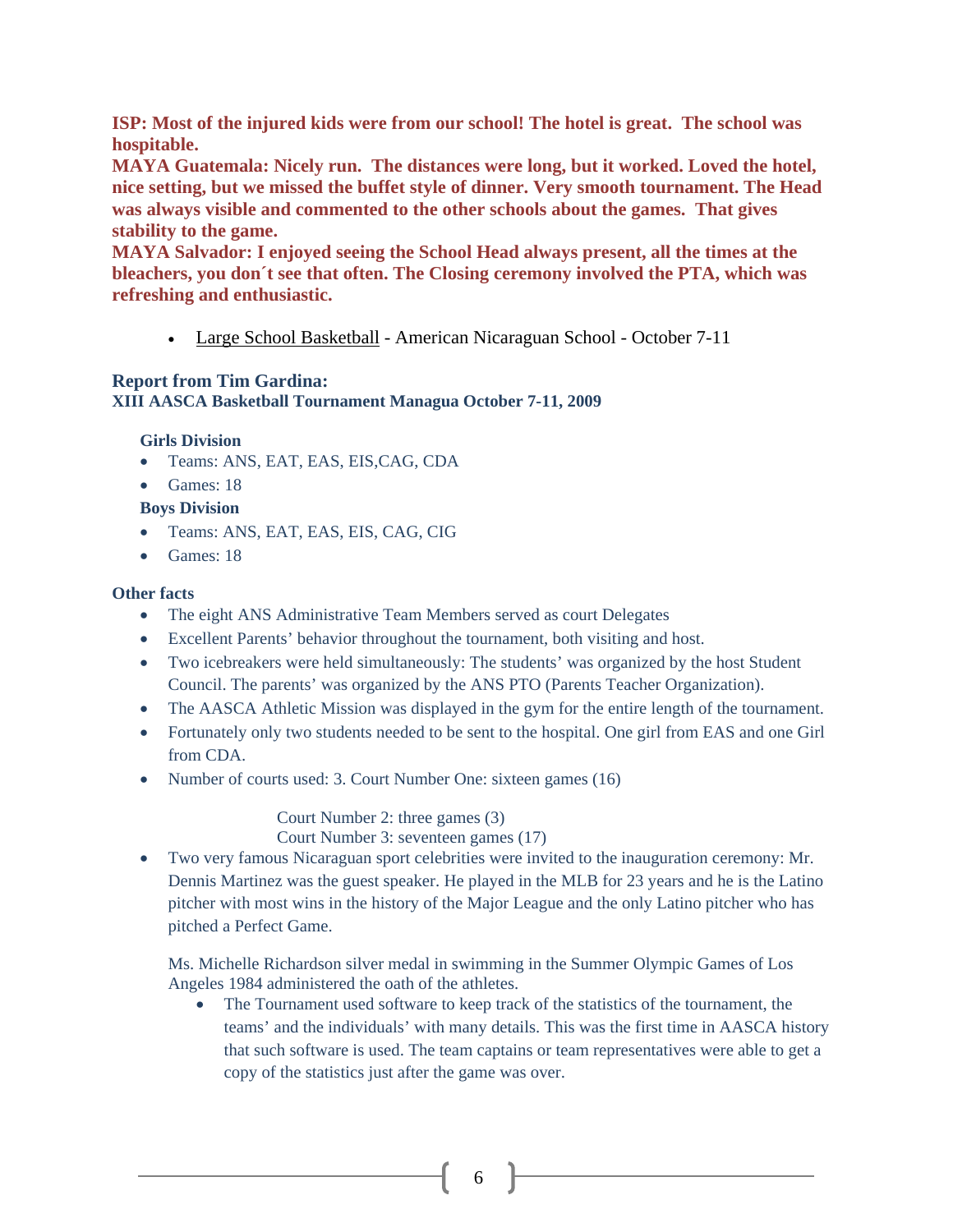#### **GIRLS FINAL STANDING**

- 1. Escuela Americana De El Salvador (EAS)
- 2. Escuela Americana De Tegucigalpa (EAT)
- 3. Escuela Americana De Guatemala (CAG)
- 4. Escuela Internacional Sampedrana (EIS)
- 5. American Nicaraguan School (ANS)
- 6. Colegio Decroly Americano (CDA)

#### **BOYS FINAL STANDING**

- 1. Escuela Americana De El Salvador (EAS)
- 2. Escuela Americana De Tegucigalpa (EAT)
- 3. Escuela Internacional Sampedrana (EIS)
- 4. American Nicaraguan School (ANS)
- 5. Escuela americana De Guatemala (CAG)
- 6. Colegio Interamericano de Guatemala( CIG)

**AST: Excellent welcome, especially for our parents who enjoyed a great ice-breaker activity. The students commented on the hospitality of the school embassadors and the school population in general. The hidration was plentiful and timely. The tournament, especially in the male category, was very fair. Just one comment, the coaches and referees should concentrate on the rules as stated by AASCA and avoid public displays. CAG: They had a great time, only positive things to say.** 

• Knowledge Bowl – EAS/Panamericana/ International @El Salvador November 11-15 **AASCA KNOWLEDGE BOWL REPORT NOVEMBER 11-15, 2009** 

The 2009 AASCA Knowledge Bowl Tournament was scheduled to be hosted by the American School of Tegucigalpa. Due to the unpredictable political situation and in the spirit of collaboration, the American School of El Salvador proposed to co-host this event. Ramon Morales, Upper School Director immediately requested the approval from the EA Administration and communicated with Claudia de Pardo at the Panamerican School and with Chester Stemp at the Colegio Internacional de San Salvador in order to join forces in the organization of this very important event.

We are pleased to report that the students, coaches, administrators, and parents indicated a very high level of satisfaction with the organization and all the events and activities during this year's Knowledge Bowl Tournament.

Sixteen schools brought their Varsity KB Team and an additional eleven Junior Varsity made up the participation to the 2009 Knowledge Bowl Tournament. A total of approximately 160 students and coaches participated in this year`s event. The Opening Ceremonies were held at the American School of El Salvador on Wednesday evening. The first day of competition took place at the Colegio Internacional de San Salvador on Thursday. The Panamerican School opened their doors all day on Friday for the second day of competition and finally, all teams returned to the American School on Saturday for the semi-final and championship matches. The closing ceremonies, awards, and the closure dinner-dance took place in the EA gymnasium. We received many very positive comments and congratulations about this unique and we hope "model" organization of this large AASCA event.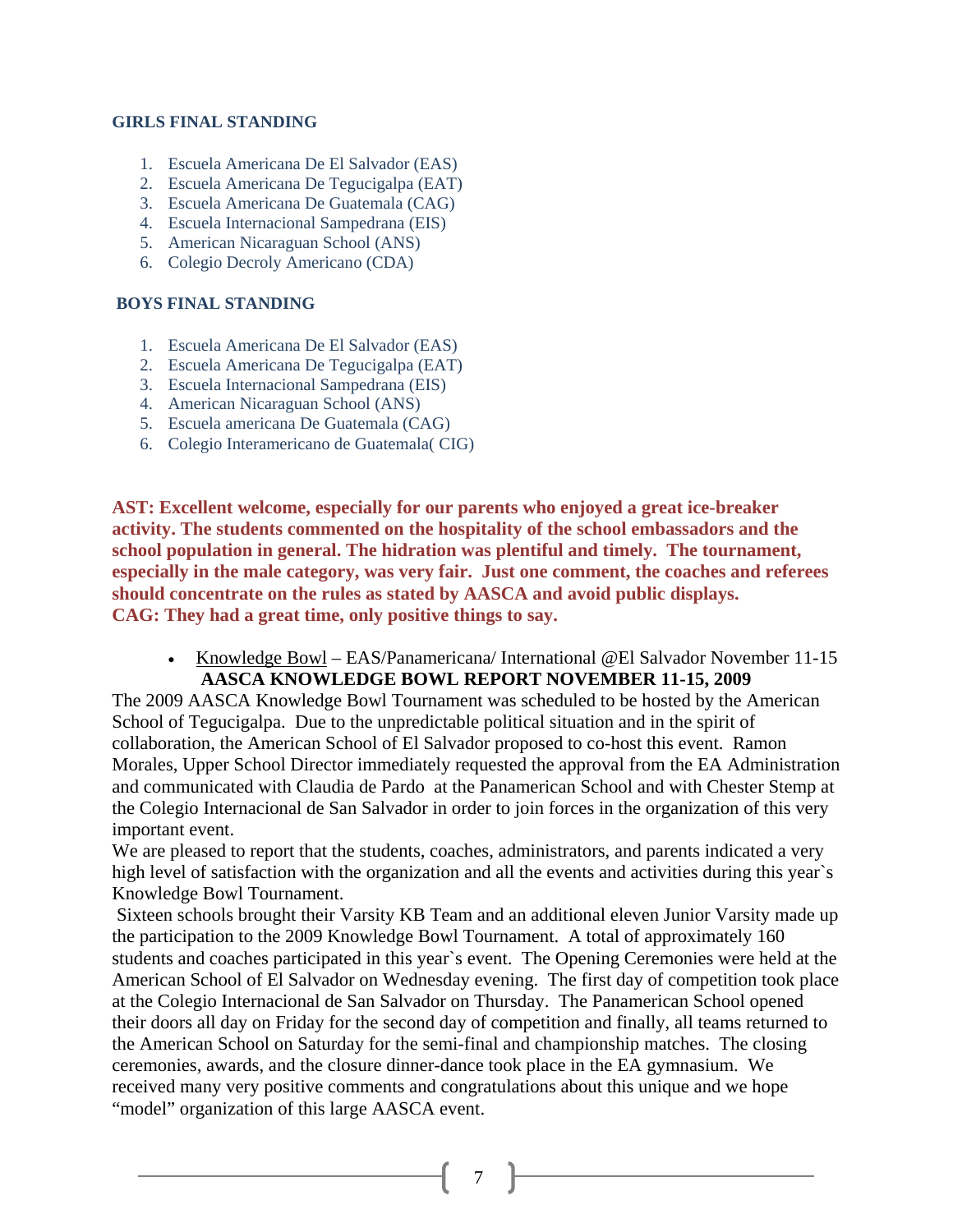The fees paid by the schools covered all expenses incurred.

The main issue that has been identified as needing more discussion and consensus is the selection of the Question Cards for each tournament. This will be addressed by an ad-hoc committee made up of the Knowledge Bowl coaches at each school. They will report their recommendation to the AASCA Principals` representative, Mr. Tom Letcky from the American International School Sanpedrana of Honduras.

# **FINAL STANDINGS**

Varsity

- 1. Colegio Internacional de San Salvador
- 2. American School of El Salvador
- 3. Country Day School of Costa Rica
- 4. Escuela Internacional Sampedrana of Honduras
- 5. Colegio Maya of El Salvador

# Junior Varsity

- 1. Colegio Maya de Guatemala
- 2. Internacional School of Panama
- 3. Lincoln Academy of Nicaragua
- 4. American School of Tegucigalpa
- 5. Colegio Internacional de San Salvador

# **Report from EAS/Panamericana:** *San Salvador* **s***chools took over the event from AST due to the Political issues Honduras had at the time.*

PANAMERICANA: A great experience in collaboration between schools. It represents what the Association is all about. To be able to take over 130 students and plan an event between three schools it was amazing. Panamericana managed the transportation, set the meetings, collaborated and did a good job. The ¨touristic¨ trips were awesome, even though the majority picked the mall, but that is the way it works.

EAS: You need A LOT of teacher support. This means you almost have to close the school down. Panamericana and International closed the school for a day. Because of the nature of the event, the Principals have to control everything.

Issues:

What cards should we used? SEE RECOMMENDATION Delays because the venues were so far apart.

**EIS: As our events start getting bigger this collaborative method is an example to follow. The event worked very well, you could see it from the school from the ice-breaker on. Please remind every team that brings a set of buzzers to bring documentation explaining what they are to avoid immigration issues.** 

**PANAMERICANA: By putting all STUCO students from three schools together we gained a lot of expertise and collaboration.** 

**MAYA GUATEMALA: It is getting too big, so we need to think of ¨Country host¨event, so that it is not only on the shoulders of ONE school. The equipment, the teachers, the classrooms, is something to think about.**

**If there will be a change in the type of questions we need to know it in advanced.**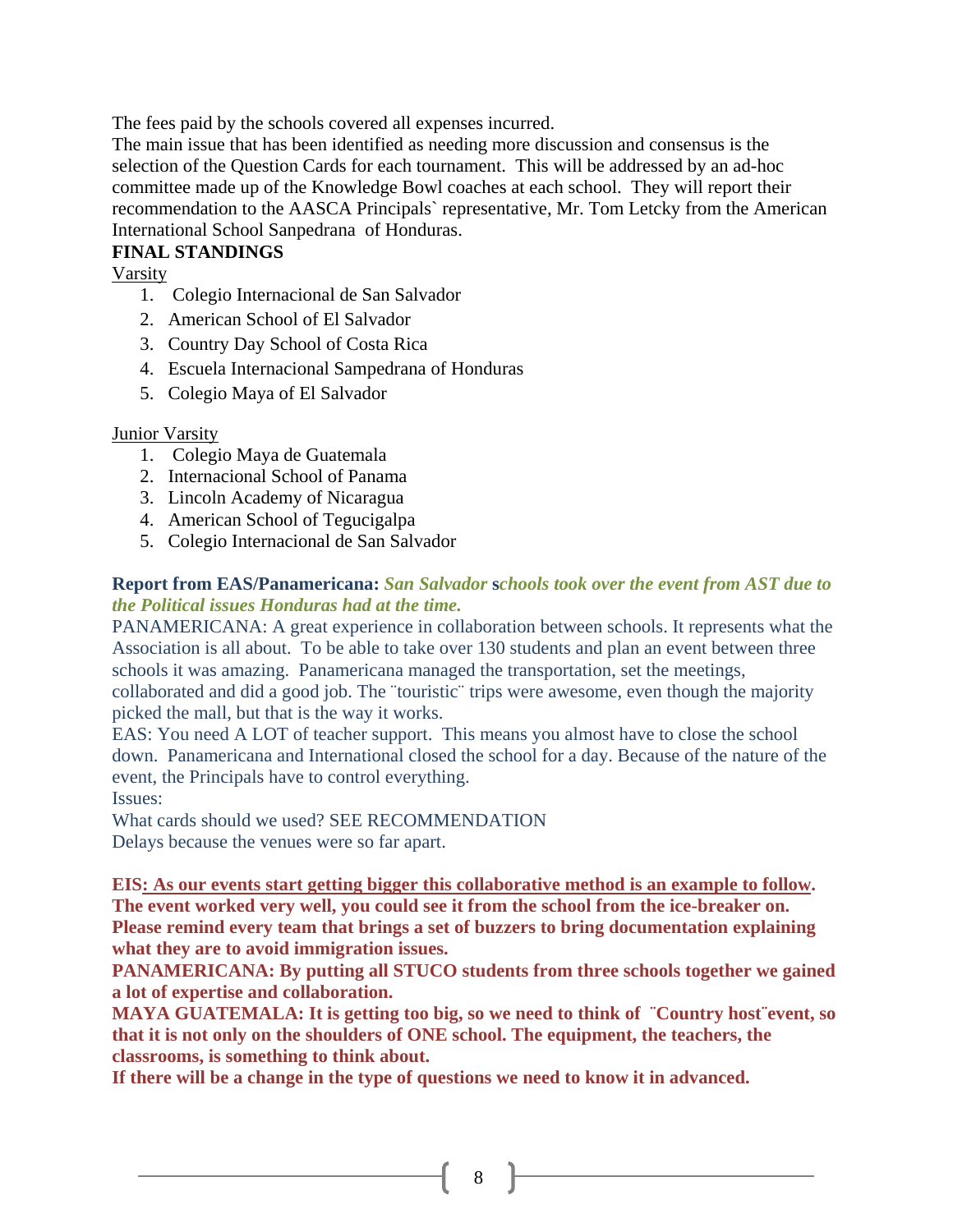**EAS: We need to bring a coach for EACH Varsity and Jr. Varsity teams to help in emergency situation. Everyone that does Knowledge Bowl needs to have their own GOOD buzzers, and then share with the school that hosts.** 

**CDS: We have a Jeopardy-intense coach. His suggestion is to change the questions to a more suited pool for H.S. and M.S. because the questions that we are using are not appropriate, have wrong answers, or have more than one answer. So the type of questions determine which kind of Knowledge Bowl you get.** 

**Each KB advisor MUST get in contact with the CDS advisor so they can come together with the type of questions there need to be used next year.\* (***see decision below)* 

*All Knowledge Bowl Coaches must revisit the rules as stated currently and submit suggestions or recommendations by June 1st 2010 to the designated Principal representative Tom Litecky (EIS). All Principals have commited to relay this information to their KB coaches.*

• Drama Festival - Escuela Internacional Sampedrana-Honduras

# **Report Tom Litecky: (***not available at time of printing)*

**MAYA Guatemala: After the original confusion (***as the document is not readibly available in the Webpage)* **and the Guatemalan school sent the logistics of how it had been done the last time the event went on wonderfully well. Well done, kudos for switching last minute! It was great to have students NOT compete but just be judge by their own standards. CAG: The original invitation did include a suggestion for ideas, and this is what ultimately happened. After an initial panic, we made the suggestions and all worked well in the end.** 

**CDS: The coach panicked and was unable to get it together.** 

• Invitational Cross-Country - American School of El Salvador January

#### **Report Ramon Morales: AASCA CROSS-COUNTRY INVITATIONAL REPORT, American School of El Salvador** January 28-31, 2010, San Salvador, E.S.

The First Cross-Country Invitational competition took place at the American School of El Salvador with two AASCA Schools and two local bilingual schools participating. The Escuela Americana de Guatemala brought a delegation of eleven athletes. Thirteen participants from the American School of El Salvador, fifteen runners from Colegio Euroamericano, and ten athletes from the British School of El Salvador made up the remainder of the participants at this debut Cross Country Tournament. EA was pleased to organize and conduct this pilot program to attract a student population that currently is not involved in sports. These students welcomed the opportunity to train, to compete and to develop important life-long skills. Participation in this sport offers learning experiences to a group of students that otherwise would not be served. The Opening Ceremonies, Ice-Breaker Activity, and dinner took place in the gym of the American School of El Salvador on Thursday evening. On Friday all participants arrived bright and early for the Classic Cross-Country Race. The tournament enjoyed a very supportive and energetic audience as all boys and girls in each physical education classes held their own competitions between the Cross-Country races. Separate races were held for the Boys and Girls Varsity and the Boys and Girls Junior Varsity teams. The course for all the races was inside the EA School grounds. After the races teams were able to participate in tours and visits to museums and the ever-popular shopping malls.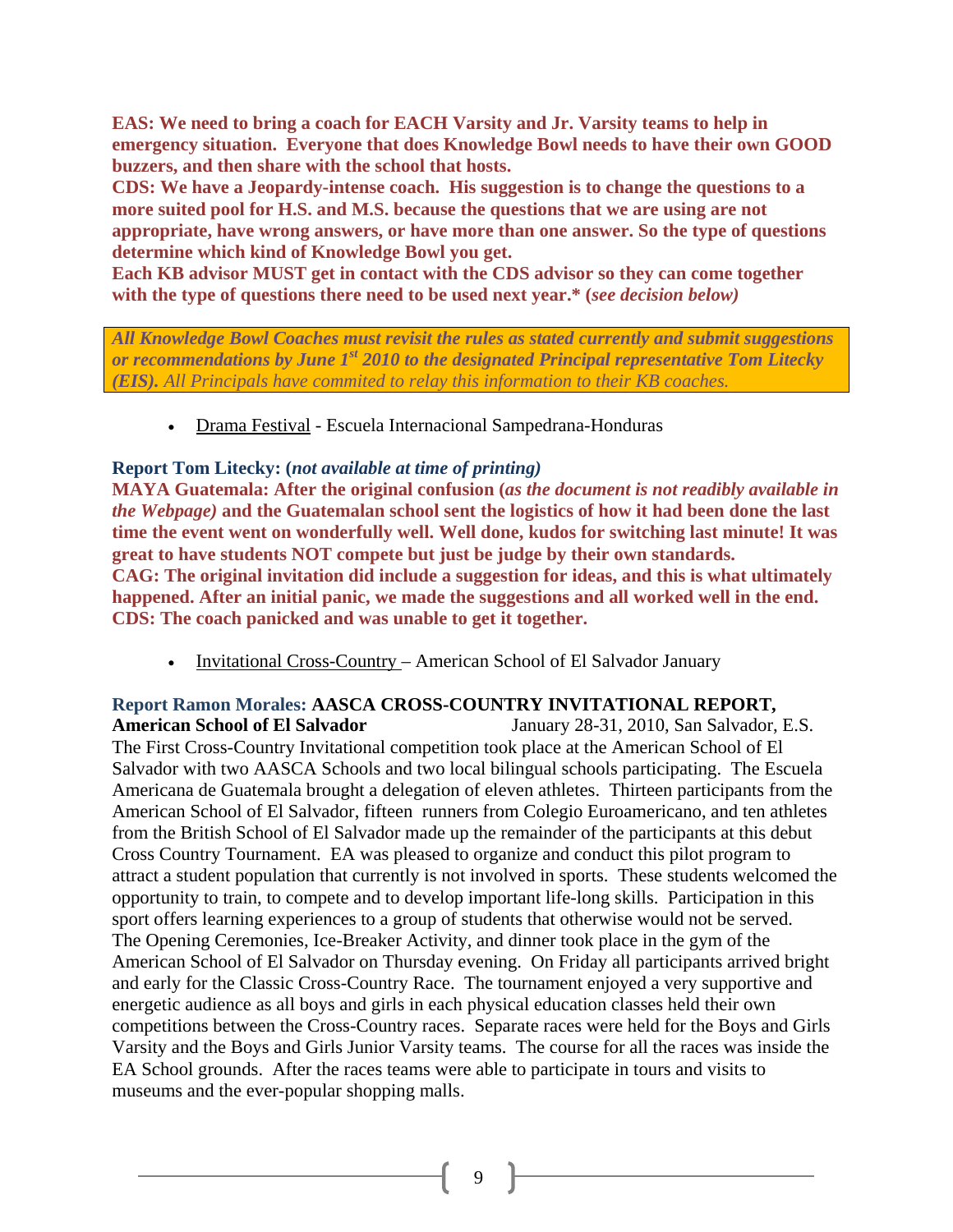On Saturday, the athletes participated in two more races. The morning competition consisted of a mixed-schools relay race. All athletes were divided into mixed-school teams, each color-team headed by a coach. In the last race of the afternoon, runners from each team faced their competitors who finished in the same position as they did: the first place runner raced against the other first place finishers from other teams, the second place finisher ran against the other second place finishers and so on.

We thank Mrs. Raquel Rodriguez and her PE Department for all of the logistical support and assistance. Furthermore, the Athletic Department and the Trojan Boosters Club provided additional help and financial support to cover some of the expenses incurred. Without their generous help and collaboration this event would not have been as successful as it was. RESULTS

- 1. The Escuela American of Guatemala
- 2. Colegio Euroamericano de El Salvador
- 3. The American School of El Salvador

# **CAG: Really rewarding experience!!!!**

• Large School Soccer - American School of El Salvador February 24-28

# **AASCA SOCCER LARGE SCHOOLS TOURNAMENT REPORT, AMERICAN SCHOOL OF EL SALVADOR** February 24-28, 2010

Seven large schools participated; Lincoln School from Costa Rica and Freedom School from Honduras declined participation.

- o 248 students participated
- o 14 teams total (7 boys / 7 girls)
- o 34 matches played (17 boys/17 girls)

o 3 fields required; among which besides EA's soccer field, there were two stadiums and an ABC soccer field.

o Congratulations to AST boys and girls teams for the Championship. Also to Colegio Americano de Guatemala girls' team and Colegio Interamericano de Guatemala boys' team for the Sportsmanship Trophies.

o No issues of concern

**AST: The referees and fields were chosen appropriately and Raquel did a good job with the planning. The medical service was excellent. Claudia was very helpful and ready to serve. The only sad issue happened because of parental instigation during the last two games.** 

**CAG: The emergency and hospital were very helpful. Have ball runners to avoid extra energy lost during a game, especially in large fields.** 

**ANS: Having the opening ceremony Thursday night was very good. The AD complained when a student got injured because he felt there was not appropriately taken care of. Hydration was a bit of a problem.** 

**CIG: Claudia was incredible and organized a new bus when one couldn´t come. Ramon was very proactive and helpful with ¨barras¨**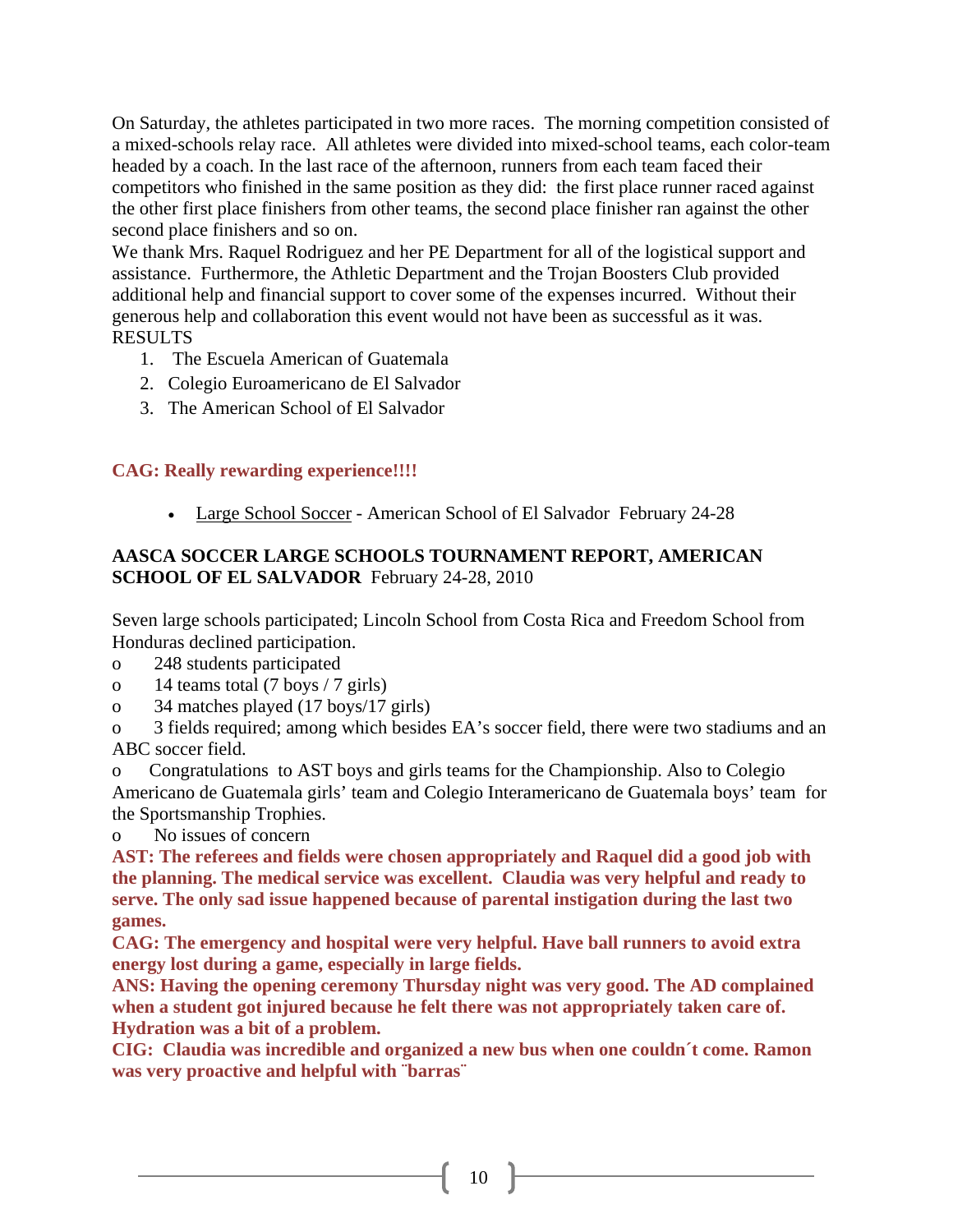• Small School Soccer - International School of Panama ISP/Balboa March 10-14

# **Report Dan Mckee:**

AASCA Small School Soccer – at ISP & Balboa, Panama – March 2010

The AASCA small schools soccer tournament took place at the International School of Panama, and at Balboa Academy from March  $10 - 14$ , 2010. Eleven schools participated in the tournament, with a total of 10 boys' teams and 6 girls' teams. Approximately 250 studentathletes played in the games.

Participating Schools and their team groups:

| <b>Boys</b>                                | <b>Boys</b>                                               | Girls                                          |
|--------------------------------------------|-----------------------------------------------------------|------------------------------------------------|
| Group A                                    | Group B                                                   | <b>Only Group</b>                              |
| 1. International School of<br>Panama (ISP) | 1. Balboa Academy<br>(BA)                                 | 1. International School of<br>Panama (ISP)     |
| 2. Country Day School (CDS)                | 2. Colegio Maya<br>2. Balboa Academy (BA)<br>(MAYA)       |                                                |
| 3. Marian Baker School (MBS)               | 3. Country Day School (CDS)<br>3. Mazapan School<br>(MAZ) |                                                |
| 4. Colegio Americano del Sur<br>(CAS)      | 4. American International<br>School of Costa Rica (AIS)   | 4. Escuela Panamericana de El<br>Salvador (EP) |
| 5. Crossroads Christian<br>Academy (CCA)   | 5. Lincoln International<br>Academy (LIA)                 | 5. Colegio Maya (MAYA)                         |
|                                            |                                                           | 6. Colegio Americano del Sur<br>(CAS)          |

The top finishing teams in each category were:

| $Girls -$ |             | 2 <sup>nd</sup> Place Country Day School |
|-----------|-------------|------------------------------------------|
|           | $1st$ Place | International School of Panama           |
| $Boys -$  | $2nd$ Place | <b>Marian Baker School</b>               |
|           | $1st$ Place | <b>Country Day School</b>                |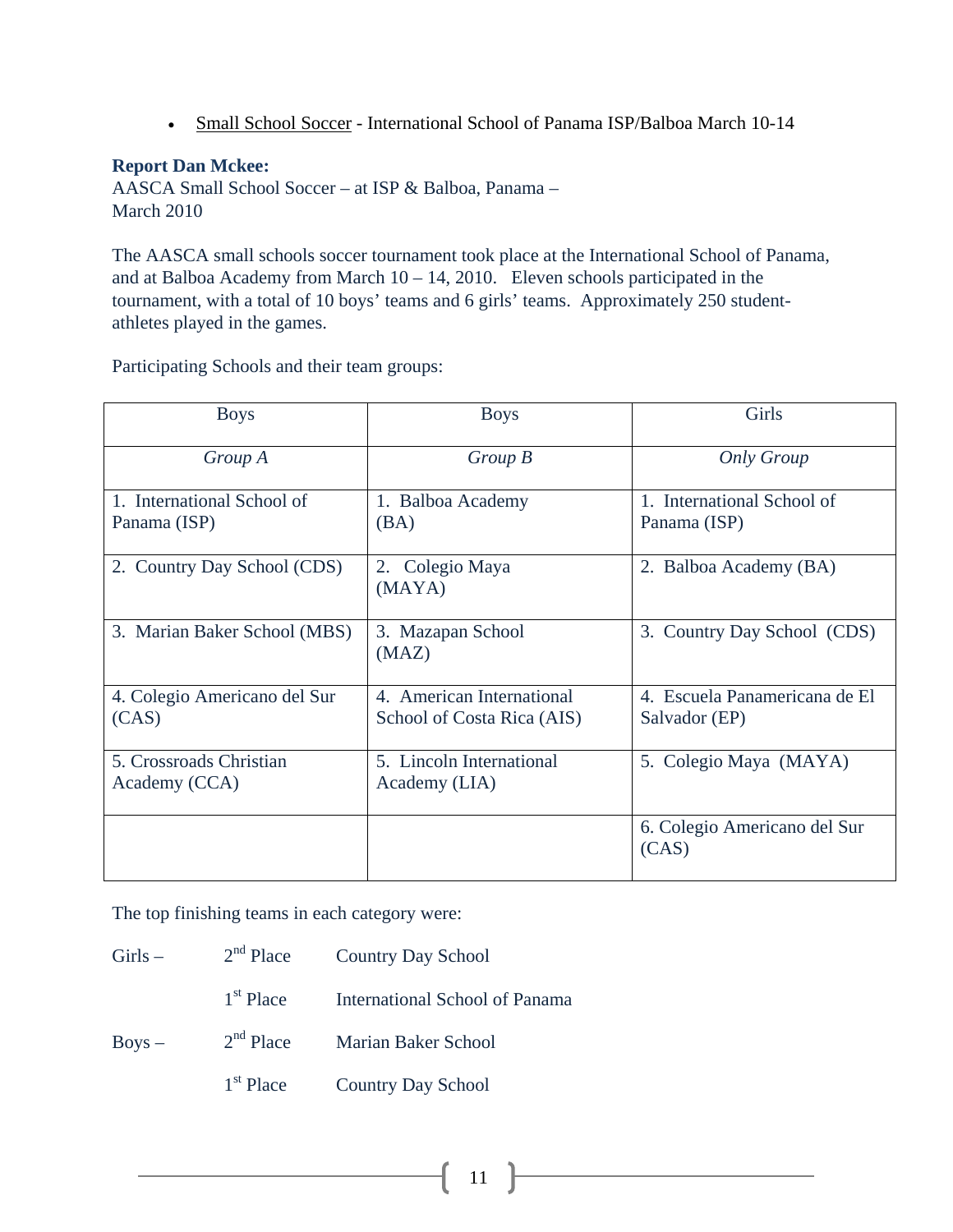The Sportsmanship Awards were voted by the referees to:

Summary:

Boys – American International School Girls – International School of Panama

At ISP we felt that the tournament was a success. We received much feedback from the visiting AASCA schools and most of it was positive – regarding the overall attention to the visiting schools, the Icebreaker and Coaches' meeting, the tournament program, the scheduling of games, the effective management of two separate game sites, the food service, the bus service and the final awards dinner and ceremony.

We did hear some concerns as well. One of them was in regard to the unequal distribution of games. One team's administrator and coach felt that their team faced a disadvantage in playing games at different sites at relatively close-together times. Another key concern was expressed about the AASCA website not posting current and updated rules for sport competitions. This has been communicated to the AASCA authorities.

The tournament did feature an unfortunate situation: Mazapan School protested their loss to Balboa Academy in the 3<sup>rd</sup> place boys' game. A Balboa player with two yellow cards entered the game for the first minutes of the game, though he was meant to be suspended – as per the tournament rule book and the understanding from the coaches' meeting. Mazapan filed a protest, a protest committee was formed and the decision made to award Mazapan 3<sup>rd</sup> place and Balboa  $4<sup>th</sup>$  place, due to the rule violation. All of this was done as specified in the AASCA rules for soccer.

All administrators acted responsibly, in good faith and as a collective. There was however some hurt and anger among the Balboa student players and parent community. But administrators from ISP, Balboa and the other partner schools acted as a unified body and there was not controversy at the conclusion of the tournament.

Some noteworthy points regarding Small Schools' Soccer 2010:

- The co-hosting concept was necessary due to insufficient athletic fields at ISP, and effective. A model for future small school AASCA events might be the co-hosting partnerships demonstrated by ISP-Balboa in soccer, and CDS-MBS in basketball.
- Crossroads Christian Academy, a non-AASCA school in Panama, was an invited team. Their participation made possible two balanced groups in the boys' bracket. AASCA authorities approved of the invitation for the purposes of balancing the tournament.
- Five students required ambulance and hospital attention for injuries.
- Budgetary concerns are great. The \$400 per team dues provided income of \$6,000 to ISP to run the tournament. But the cost of running the tournament exceeded \$14,400. There was an \$8,400 shortfall. Essentially, teams pay for approximately \$25 worth of "services" for players, but receive \$60 worth of "services" per player. Attempts to limit costs were extensive at ISP, but unsuccessful at keeping on budget.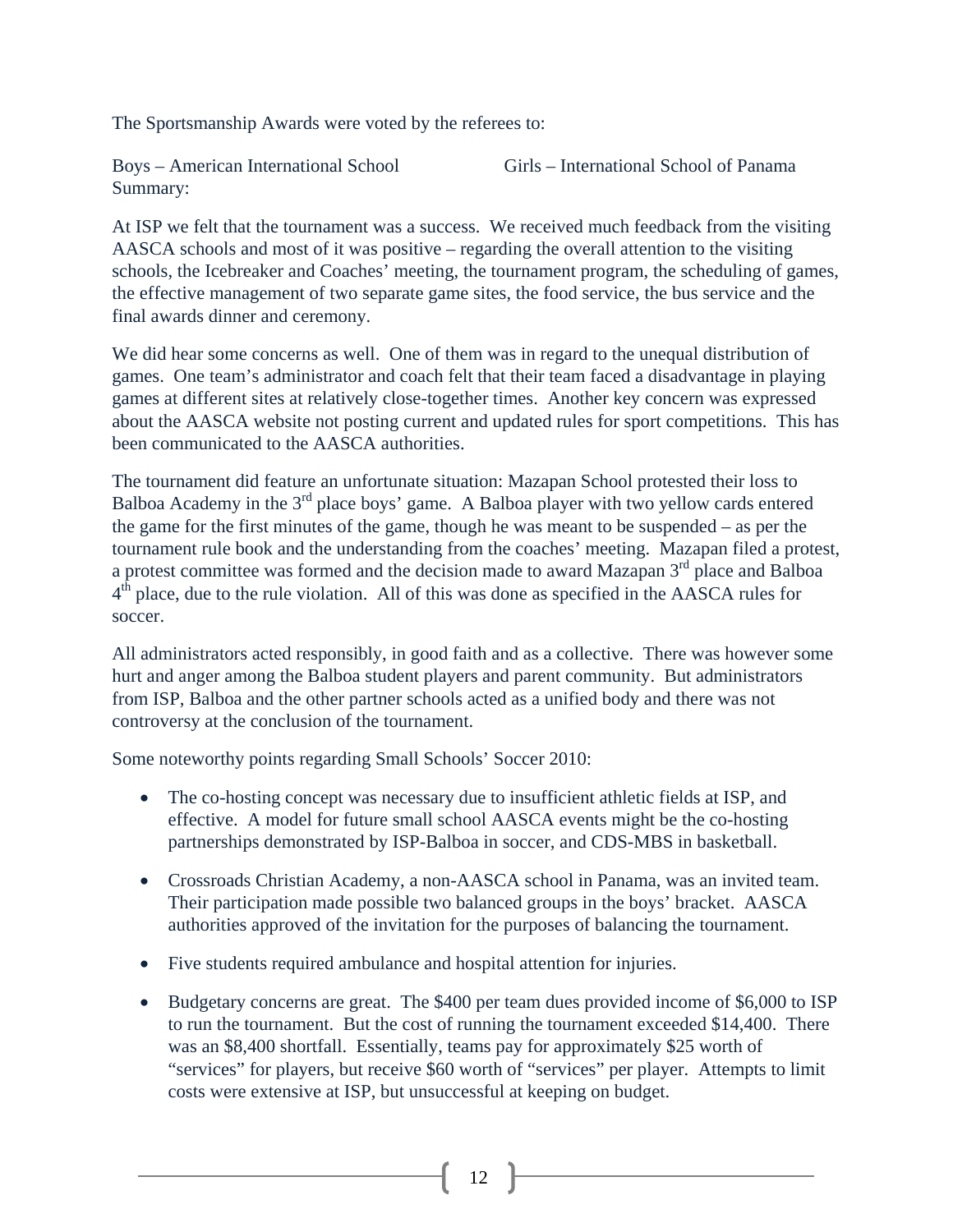Overall, we felt proud of the tournament we hosted. The games were competitive, the spirit was friendly and positive, and there were no major incidents. It is an immense project to host, with many members of the school community mobilized to help make it all happen. The strong bond of friendship between the AASCA schools makes it all worthwhile. At ISP we embrace the challenge, and feel committed to hosting an AASCA event every other year.

**MBS: Great comraderie. We felt very supported. The referees do not have the AASCA rules very clear so they may commit mistakes that may affect games. There was not a representative from the representative in the coaches meeting. Great sportmanship from the Balboa students cheering the Mazapán students in the Closing Ceremony.** 

**MAYA Guatemala: The Principals and the Directors of both schools were present during the games which made a huge difference.** 

**CDS: It was super! Paid attention to all the details, even during down time, with food, showers, and a computer to work on homework.** 

**CAS: Transportation was excellent. The nurse was fabulous! The whole staff was very amiable. The hotel was great. I loved the fact that elementary students had a cheer squad for every team.. Parents were excellent. The one negative aspect was a loss of 12-0 against CDS and that is demoralizing so I suggest there should be a cap.** 

*There was a discussion on having a cap on goals to avoid excessive humiliation. No decision was reached.* 

• Middle School Choir - Country Day School-Costa Rica – March 17-21

#### **Report Harry Grzelewski:**

AASCA Middle School Honor Choir Festival San Jose, Costa Rica March 17-21, 2010 Hosted by The Country Day School Participant schools

Marian Baker Colegio Decroly Americano Lincoln School Country Day School

Number of participants: 51 students

The Event

- 1. Twelve hours of rehearsal divided in 8 sessions.
- 2. Three activities that included movement and games for the children to share and get to know each other.
- 3. "A visit to a Rehearsal" of Choir "Laus Deo" in the province of Heredia.
- 4. A visit to "Volcan Poas" with a shared meal in a restaurant near the volcano.
- 5. A one hour Dress Rehearsal before the concert.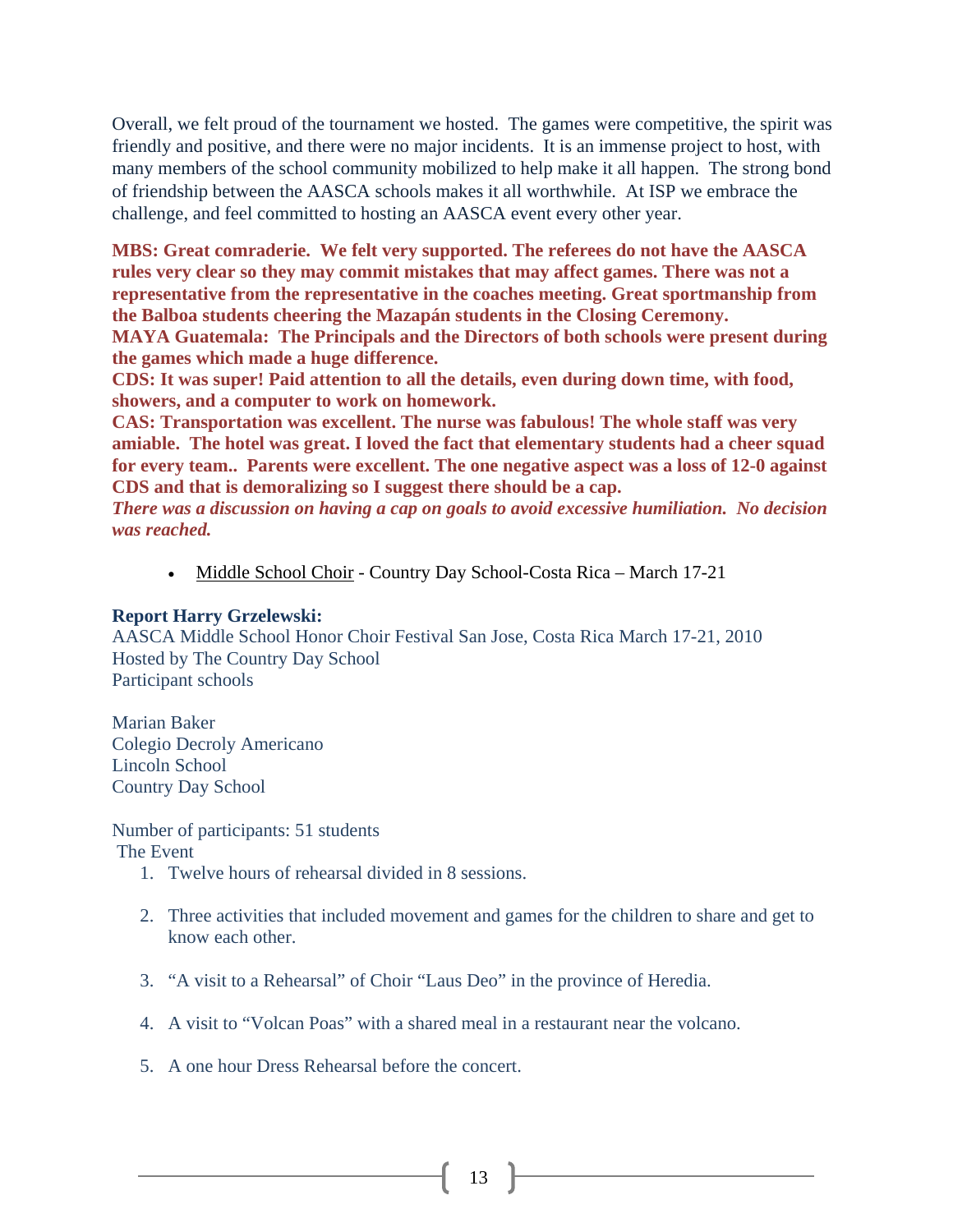6. A Final Concert with a Musical Program of 14 songs performed by The Honor Choir and by the individual choirs of the participant schools, accompanied by piano, guitar and marimba.

#### II Accomplishments

- 1. Give continuity to this recently started Choir Festival. First Edition: Colegio Americano, Guatemala 2008. Second Edition: Country Day School, Costa Rica 2010.
- 2. Growth of the students' musical abilities as choral singers by having contact with different choir teachers. The students were able to explore and learn breathing and vocal techniques, and performed unison, two-part and three-part repertoire sung in five different languages.
- 3. Listen to the preparation of all the choirs for their individual songs.
- 4. Be in contact with music form the different countries. The musical program of the festival was divided into two parts. Five songs performed by the individual choirs and 9 songs performed by the Honor Choir which was built by the 51 participants of the Festival.
- 5. Meet successfully the main goal of the Festival. The central learning experience was given by the coming together of the individual choirs in the Honor Choir which is the core reason of the activity. There were intensive hours of rehearsal supported by the 4 Choir Teachers of the participant schools that developed into the final concert presented Saturday, March 20<sup>th</sup>, at Country Day School's Cafetorium.

#### III Recommendations

- 1. To encourage more participation of the different AASCA countries for the Choir Festival 2012.
- 2. To keep the festival going every year. One year international and the following year national, held in each country as a preparation and motivation for the following year.
- 3. To keep an ongoing and continual contact amongst the choir teachers of the different country

# IV Conclusion

This Choir Festival constitutes a space for sharing cultures, values, friendship, different styles of choral teaching, and the magic of choral singing.

The voices of children singing together make this world a better place. One of the songs the children performed for the concert expresses deeply the motto the festival had:

"What a beautiful world, full of beautiful people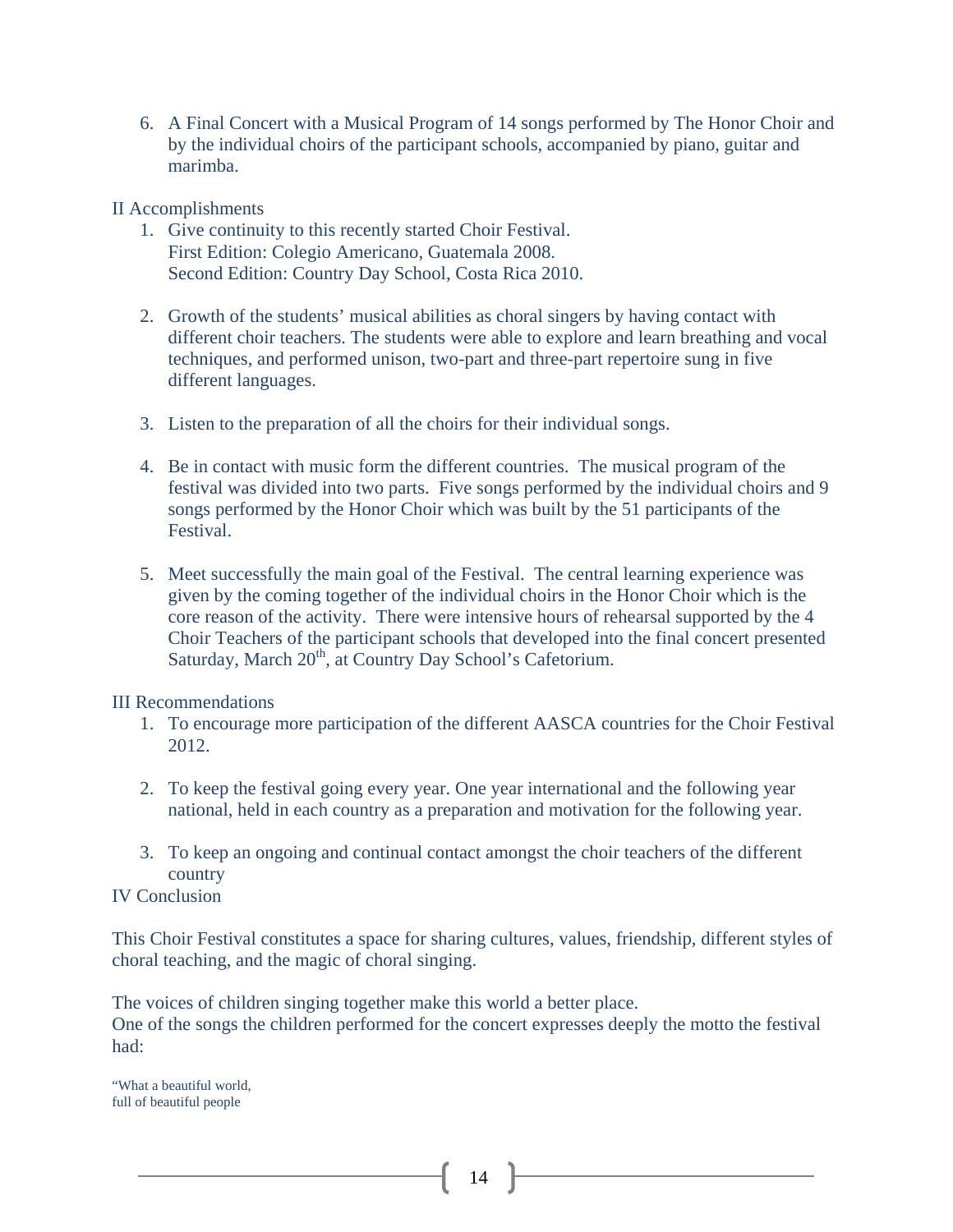and beautiful things, beautiful songs that together we sing what a beautiful world…"

The Choir Teachers of the AASCA MS Honor Choir Festival, Costa Rica 2010 are committed to support and work ongoing toward the continuity of this activity.

Marcela Lizano *Country Day School*, Auri Lorenzana *Colegio Decroly Americano*, Maritza Ortiz *Marian Baker*, Fabian Zamora *Lincoln School*

**Marian Baker: The event should remain because it is the only venue for Middle School students. But the music could be improved. Balboa: Students did not really like the music, so they didn´t want to go.** 

*For next year´s Music Festival we are implementing the revision of guidelines as instructed by the GD meeting minutes, all Music teachers must revisit the rules as stated currently and submit suggestions or recommendations by June 1st 2010 to the designated Principal representative Jim Burwell (CIG). All Principals have commited to relay this information to* 

**AASCA Calendar of Events (2010-2011)** 

*their designated High School Music teachers.*

- AD Conference None
- Leadership Conference Balboa-Panama **September 23-26**
- Tri-Association Conference TBA
- Invitational School Basketball American School Tegucigalpa **Oct 20-24**
- Knowledge Bowl EAS **Nov. 10-14**
- Music Festival Interamericano Guatemala **Jan. 27-30**
- Small School Soccer *Still no school has committed to hosting* **Feb. 16-20**
- Large School Soccer EIS Honduras **Feb.16-20**
- *Invitational Cross-Country Lincoln CR March 17-20*
- Large Volleyball CAG **March 30-April 3**
- Small Volleyball Maya El Salvador **March 30-April 3**
- Principal's Conference CAS del Sur Guatemala **April 8-11**

#### **Pledge Calendar (2011-2012)**

- AD Conference Colegio Maya, Guatemla
- Leadership Conference AST, Honduras
- Tri-Association Conference TBA
- Large School Basketball CAG
- Small School Basketball Colegio Maya, El Salvador
- Knowledge Bowl Lincoln Nicaragua
- Drama Festival *Country Day Costa Rica*
- Middle School Choir Marian Baker Costa Rica
- Invitational Soccer Lincoln Costa Rica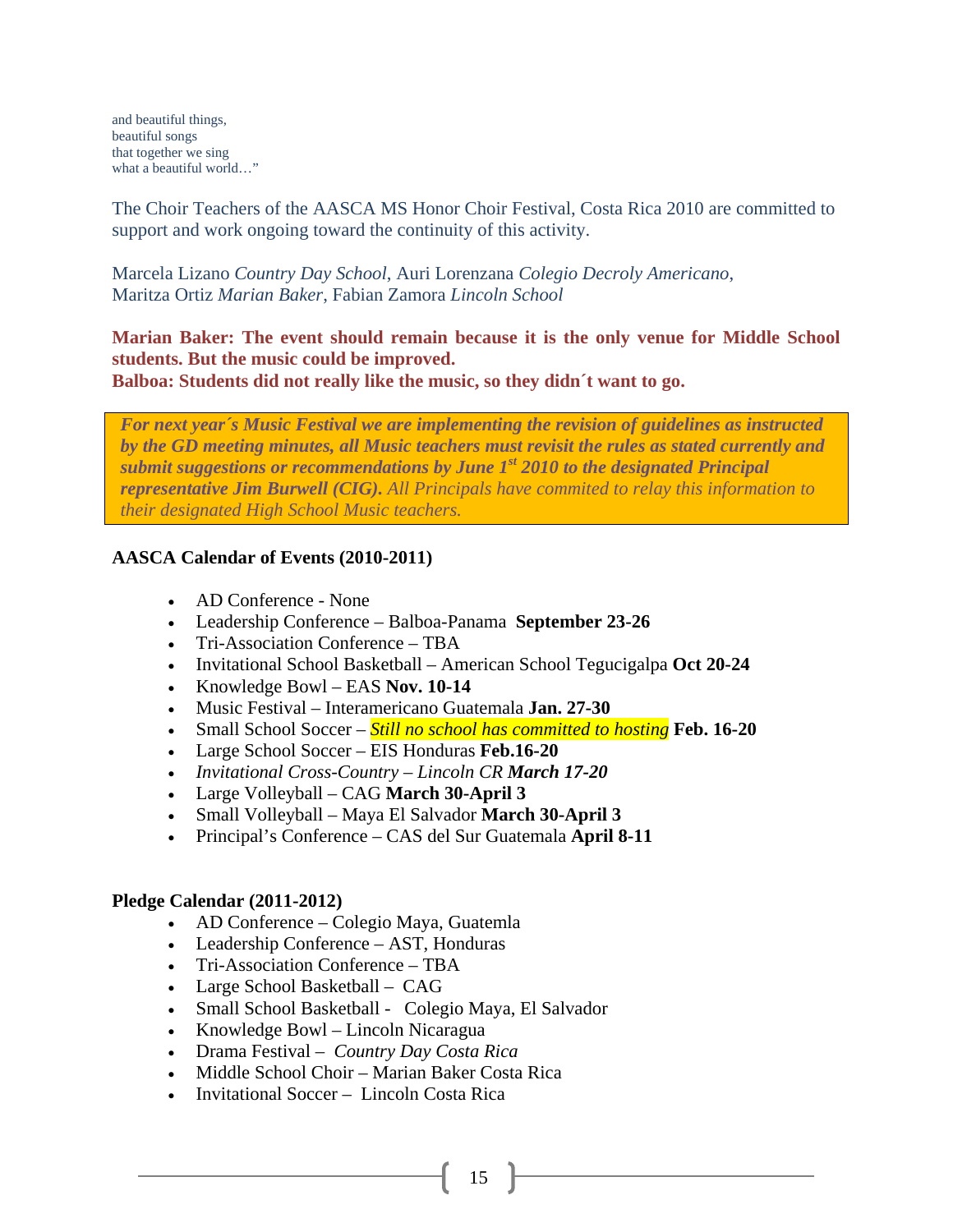- Invitational Cross-Country CIG
- Principal's Conference Balboa Panama
- Large Volleyball Decroly Guatemala
- Small Volleyball Mazapan, Honduras (*AIS Costa Rica)*

#### **AASCA Community Service Award Entries**

- School Wide Category none
- Class Project Category **Maya, Guatemala**

Class 2012 took on a project of helping a sister school that needed help. Students raised funds to help the community and modeled their fund raiser activity in the community itself so it could be self-sustainable. In the mean time Maya students had a great time spending time with the students from

the impoverished sister school. The concept was to not only help the community build, but build consciousness in the community to help themselves.

*A Special Partnership*

*Between Two Schools*

*Colegio Maya,*

*Guatemala*

• Class Project Category - **Lincoln International Academy, Managua, Nicaragua**

Class 2012 got involved with the Abandoned Children of Nicaragua foundation. The students cook, read, and entertain the children that are hosted by the organization. Students go to the "home" every Saturday morning for

five hours. They do shoe and clothes drives for the children.

*Abandoned Children of*

*Nicaragua*

*Lincoln International*

*Academy, Nicaragua*

• Club Project Category – **American School Tegucigalpa, Honduras**

A social service club that helps an impoverished ¨home¨for paraplegic children was founded over 11 years ago by a group of high school students and their Spanish teacher. Students from different grade levels of Middle and High

*BENCALETH Club American School of Tegucigalpa*

School meet regularly to plan diffeent fund-raiser activities to help

support the center with food and other necessary items as well as program weekend visits to entertain and spend quality time with the stricken children.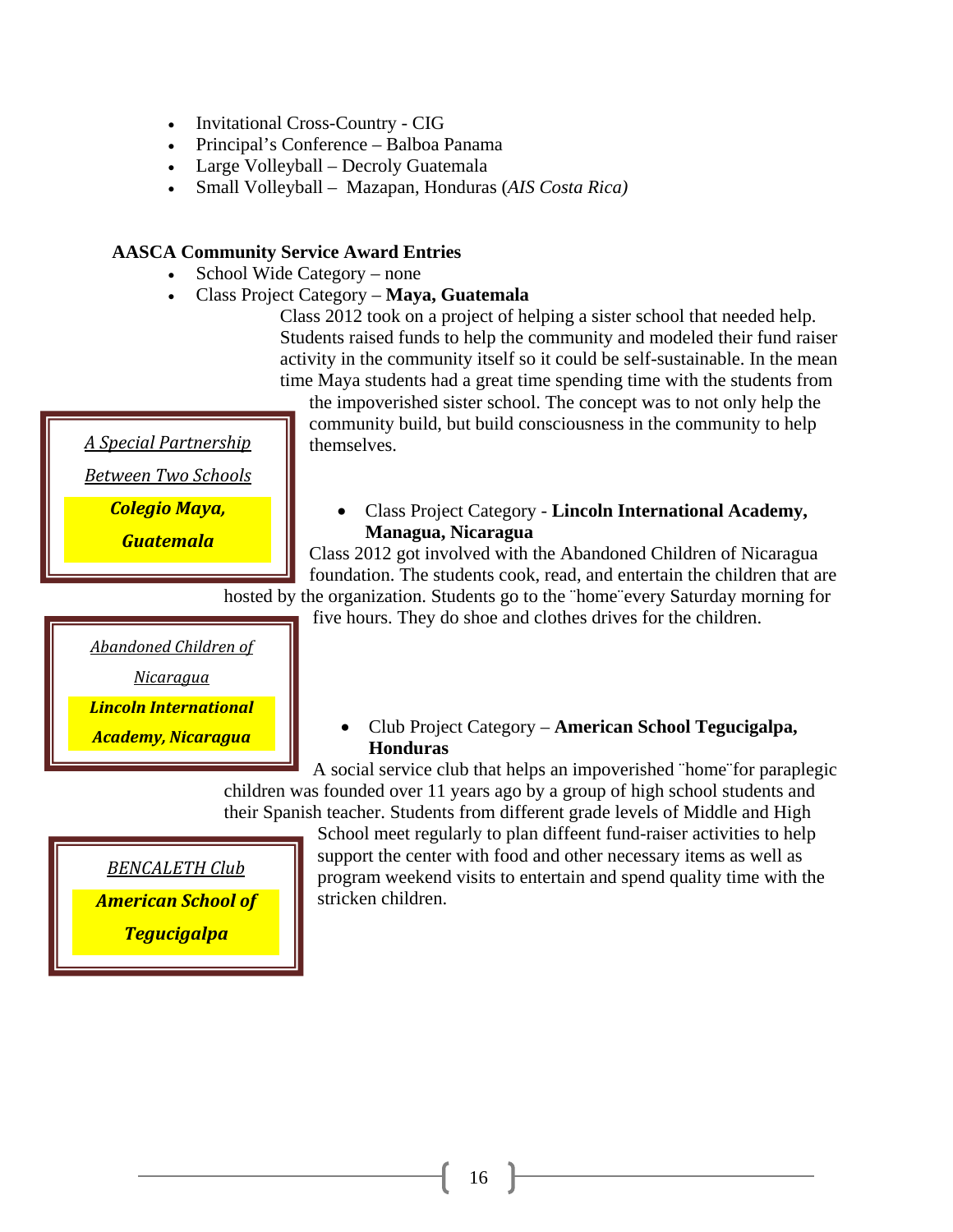# **Election of Officials**

As decided last year that the president and vice-president posts would be for two consecutive years, and the secretary would automatically be the Principal of the school hosting the Principal´s Conference, the officers for 2010-2011 are:

- President Maria Motz, AST
- Vice-President Tom Litecky, EIS
- Secretary Debbie Revelorio, CAS

#### **Issues for Discussion**

- PANAMUN: Invitation for the  $17<sup>th</sup>$  Annual Regional Panamanian Model United Nations at ISP 27-29 October 2010. AASCA schools interested can get in touch with Dan Mckee. Because it is done at the school, there is a limited number of spaces available.
- Counselor Survey findings from ISP: Most Princials that answered believed that the Counselor was overworked.

#### **Professional Development Sessions:**

• *The Perceptions and Realities of Student Discipline Problems* by Tom Litecky. *Tom shared a study he did after being approached by his Director and the Board about the perception of the ¨Discipline of the school being out of control¨ The perception and the reality of what happens in the school are so vastly apart that the conclusion is: there is a need to promote correct information of what really happens to all the stakeholders.* 

• *Virtual School Days* by Maria Motz.

*Maria shred how in the midst of political turmoil and AH1N1 outbreaks that called for unforseen school closure,s AST was able to devise ways to continue with academic services through ¨virtual days¨. She shared how by having all the teachers create wikis and blogs (and train students and parents) they were able to devise an effective way to provide information, videos, exercises, and quizzes electronically to their students when reaching the school was impossible.(examples) She also shared the statistics of the results of the virtual days which were all very positive.*

#### **Recommendations**

**1.** The theme of small/large school division was revisited once more. Acting on the recommendation made at the Athletic Directors Conference at La Ceiba, Honduras and the Principal´s Conference of 2009 at Managua, Nicaragua, we recommend to schedule events with the new configuration of division for the 2010-2011 school year. This means that Balboa Academy, International School of Panama, Country Day School and Lincoln International Academy Nicaragua will now be moved to the large school division. **(Motion to make the move, seconded and passed: 13 for and 4 opposed)**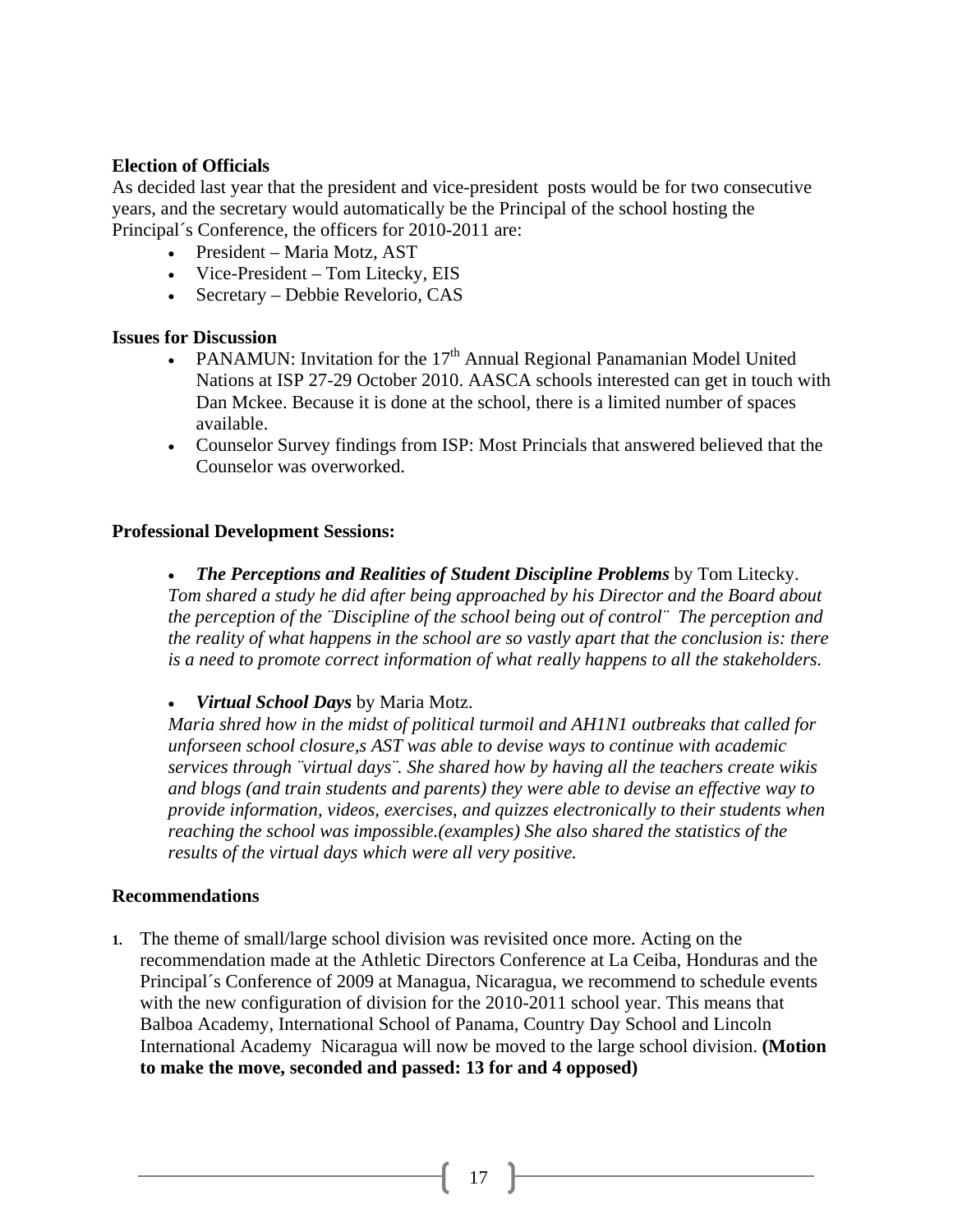- **2.** In response to the recommendations from the Athletic Directors´recommendation to send the Athletic Director to every Athletic tournament, the rules were reviewed as posted in the AASCA webpage : *For every athletic event "each attending school must send one person in addition to the advisor/coach of the participating students to serve as the Administrative Representative for all athletic events and with groups of eight or more students. An Administrative Representative is defined as a member of the professional staff of the attending school who is not directly involved in the event and is appointed by the Director*. *The Administrative Representative is in charge of the attending school and all associated personnel."* Hence, we recommend that although a school has the right to send the AD as a coach or as an administrator representative, it is not an obligation to send an AD to every athletic event. **(Motion to approve the recommendation, seconded, passed unanimously)**
- *3.* In the spirit of the AASCA Mission and Vision and following the ongoing issue of member schools and their participation guidelines, we recommend the following in order to remain a member in good standing: *1) participate in at least one student event per year, 2) attend both Director and Principal conferences, 3) host or co-host an AASCA event at least every three years, 4) attend Athletic Director meetings every two years. Schools who fail to comply with any of the above should justify their reasons in writing to be presented in the Director´s meeting*. **(Motion to approve the recommendation, seconded, passed unanimously)**
- *4.* The AASCA webpage is critical to communication among its members, and it is essential that the information in it is accurate and is provided and uploaded in a timely manner. In order to comply with this premise we recommend the following:
	- o *Revise the webpage format for easy access to information*
	- o *Organize menu items to provide easy access and clarity*
	- o *Update all rules and policies as changes occur*
	- o *Add the expectation to send conclusive information to the AASCA website after each event to the activity´s checklist*
	- o *Post results and pictures within a week of the event*

A possible solution is to create a wiki that can have a locked section for permanent information and archives, and an unlocked section for event hosts to post pertinent and updated information. **(Motion to approve the recommendation, seconded, passed unanimously)**

- *5.* The current notion of \$400 per team per event does not take into account the differences in cost involved in hosting different events. We recommend that the fee structure be changed to account for:
	- o Number of students participating on a team
	- o Cost of services for officiating, speakers, security, transportation, judges, etc.

# **(Motion to approve the recommendation, seconded, passed unanimously)**

*6.* Due to the success of the Invitational events and the large amount of participants from both large and small schools, we recommend that the Invitational events follow the same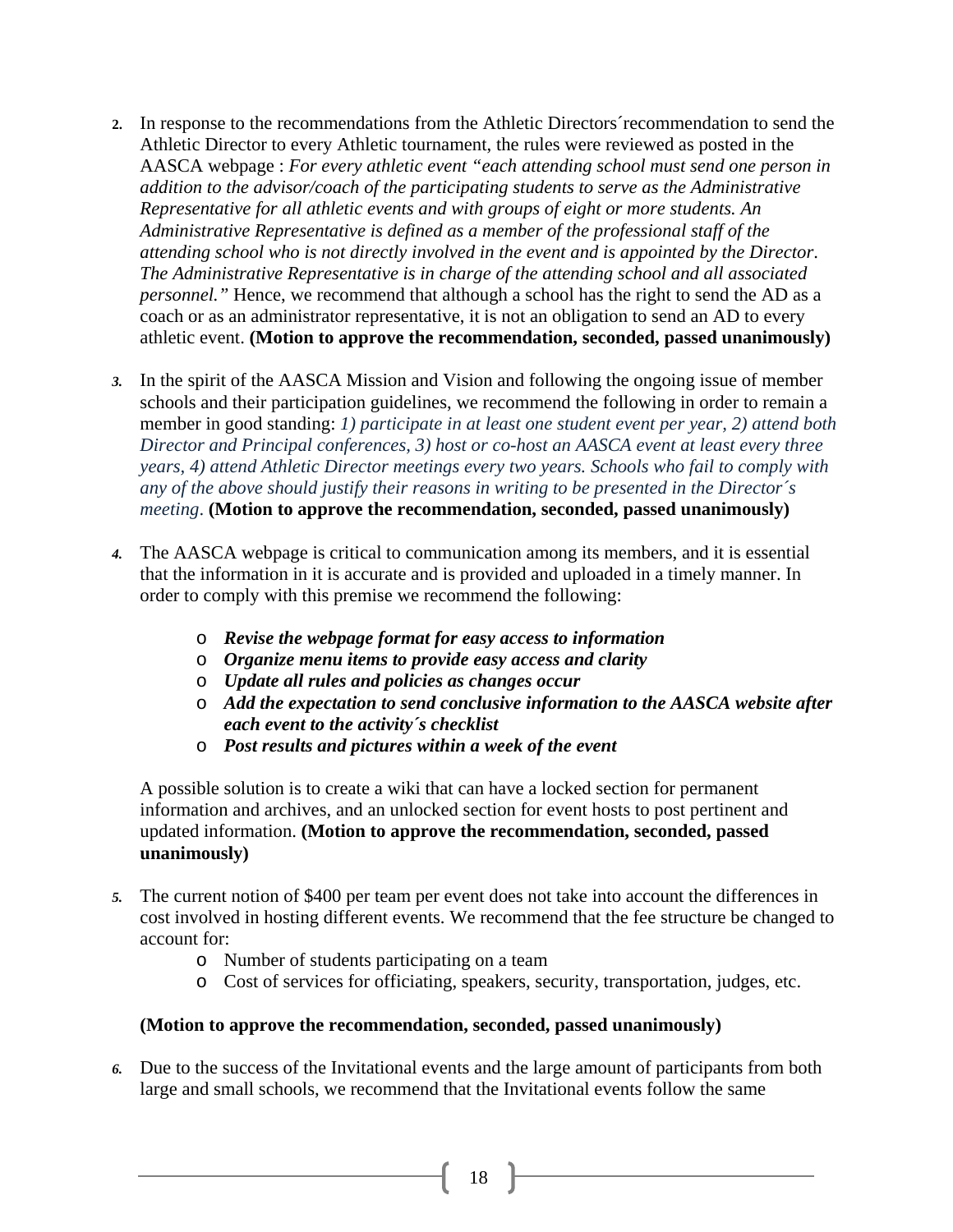reimbursment policy as regular scheduled tournaments effective school year 2009-2010. **(Motion to approve the recommendation, seconded, passed unanimously)**

- **7.** Continue the pilot Cross Country invitational event and strongly encourage all Principals and Athletic Directors to promote maximum participation. **(Motion to approve the recommendation, seconded, passed unanimously)**
- **8.** A motion was made to send the three projects presented by Colegio Maya Guatemala, Lincoln International Academy Nicaragua, and American School of Tegucigalpa to the Director´s meeting and recommend that each of the projects be considered for the \$500 prize. **(Motion to approve the recommendation, seconded, passed unanimously)**
- 9. A motion was made to rotate the volleyball and basketball every two years. **(Motion to approve the recommendation, seconded and did not pass; 1 for and 11 opposed 2 abstained)**
- 10. After reviewing the Drama Festival event and having seen the issues affecting it we recommend that the program and guidelines that were developed from Colegio Maya and CAG and compiled by EIS be added to the AASCA webpage. It is important to note that there are NO guidelines for the Drama Festival in the webpage. Claudia Pardo will present it in the General Director´s meeting.**(Motion to approve the recommendation, seconded, passed unanimously)**
- 11. Approve and post the Athletic Directors President´s job description as well as the Host Athletic Director´s check list into the AASCA web page. **(Motion to approve the recommendation, seconded, passed unanimously)**
- 12. We recommend the following proposal:

As AASCA has grown the principals have recognized the increasing importance of maintaining an accurate website. Due to turnover among leaders strong, clear, and timely communication has become essential in maintaining continuity in the organization. Hosting events with upwards of 20 schools per event, ranging from soccer to Knowledge Bowl, presents logistical challenges. The success of these events depends upon clear communication, an understanding of AASCA history, and the maintenance of consistent rules and expectations.

When schools host events, information needs to be passed along including to-do lists. Schools and hosts need to be clear on the definition and the expectations for non-athletic events. For example, the drama event has changed over the years; the music festival has not been clearly defined. Many of these events change, based on the preferences of the current hosts. All participating schools need to know in advance what the event will be, and miscommunication or lack of clear expectations potentially jeopardizes the success of events.

Managing large numbers of students at events takes a lot of coordination. Information needs to be updated and posted around the school. The website needs updating and photos should be posted.